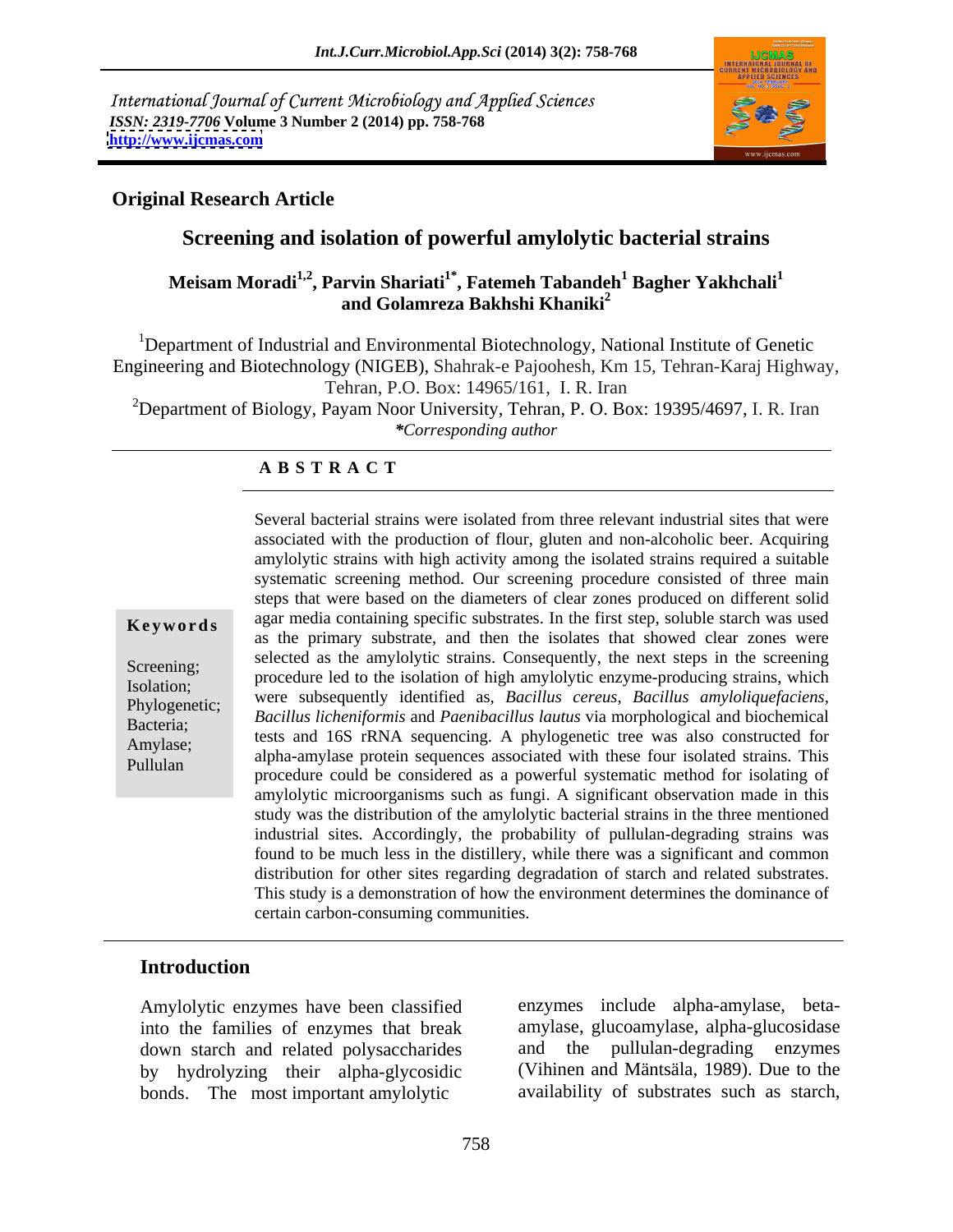pullulan and glycogen as important respect to pH and temperature. sources of energy, many microorganisms, Furthermore, microbes are easy to plants and animals, have evolved to manipulate in regard to obtaining enzymes produce a large variety of amylolytic enzymes that can hydrolyze such sources of carbon. Regarding the complex role in the degradation of starch, and are structure of starch and related oligo- and produced in bulk from microorganisms, polysaccharides, starch-degrading representing about 25–33% of the world organisms have to produce a relevant enzyme market (Ramesh and Lonsane, combination of starch-hydrolyzing- and 1990; Konsula and Liakopoulourelated enzymes (Legin *et al.,* 1998; Kyriakides, 2004; Sivaramakrishnan *et al.,* Bertoldo and Antranikian, 2002). These 2006). In the case of energy costs, enzymes are generally known as amylases, worldwide interest has been growing in which act on one type of substrate that recent years regarding the acquisition of consists of glucose residues linked through desirable amylases that are capable of  $\alpha$ -1-1,  $\alpha$ -1-4 or  $\alpha$ -1-6 glycosidic bonds, digesting raw starches during the process resulting in diverse products including of starch liquefaction, but without the need dextrins, and progressively smaller for heating, inevitably leading to the polymers composed of glucose units effective utilization of biomass and (Windish and Mhatre, 1965). reduction in the total cost of starch

Amylolytic enzymes are widely *et al.*, 2006). distributed among microbes. They have been extracted from several fungi, yeasts The microbial amylases that are used for and bacteria, however, enzymes from industrial purposes are derived mainly fungal and bacterial sources have from *Bacillus licheniformis*, *Bacillus*  dominated applications in industrial *amyloliquefaciens* and *Aspergillus oryzae.* sectors. *Bacillus* and *Aspergillus* spp. are known as the most active amylase strains especially, have abundant producers. With the advent of new applications to relevant industries in boundaries in biotechnology, the amylase biotechnology (Nigam and Singh. 1995; family of enzymes and particularly those from microbial sources, have found potential application in a number of The aim of this study was to screen and various fields, such as analysis (glycogen determination), industries (including bacterial strains with the ability to produce brewing, baking, starch processing, a variety of desirable amylolytic enzymes, detergent, textiles, paper, food) and using a systematic, low cost and reliable clinical or pharmaceutical applications screening procedure. By using this (diagnostic aids) (Pandey *et al.,* 2000; procedure, we were able to isolate the Gupta *et al.*, 2003). The most important and strongest amylolytic

amylases are their economical bulk production capacity and stability with

respect to pH and temperature. Furthermore, microbes are easy to with the desired characteristics. Amylolytic enzymes play an important 1990; Konsula and Liakopoulou desirable amylases that are capable of digesting raw starches during the process processing (Wang *et al.,* 1999; Robertson *et al.,* 2006).

Accordingly, native amylolytic microbial strains especially, have abundant Crabb and Mitchinson. 1997).

The major advantages of using significant roles in biotechnology as well microorganisms for the production of as in other relevant researches. An isolate different kinds of strong amylolytic bacterial strains, which can have investigation was also carried out in connection with the distribution of the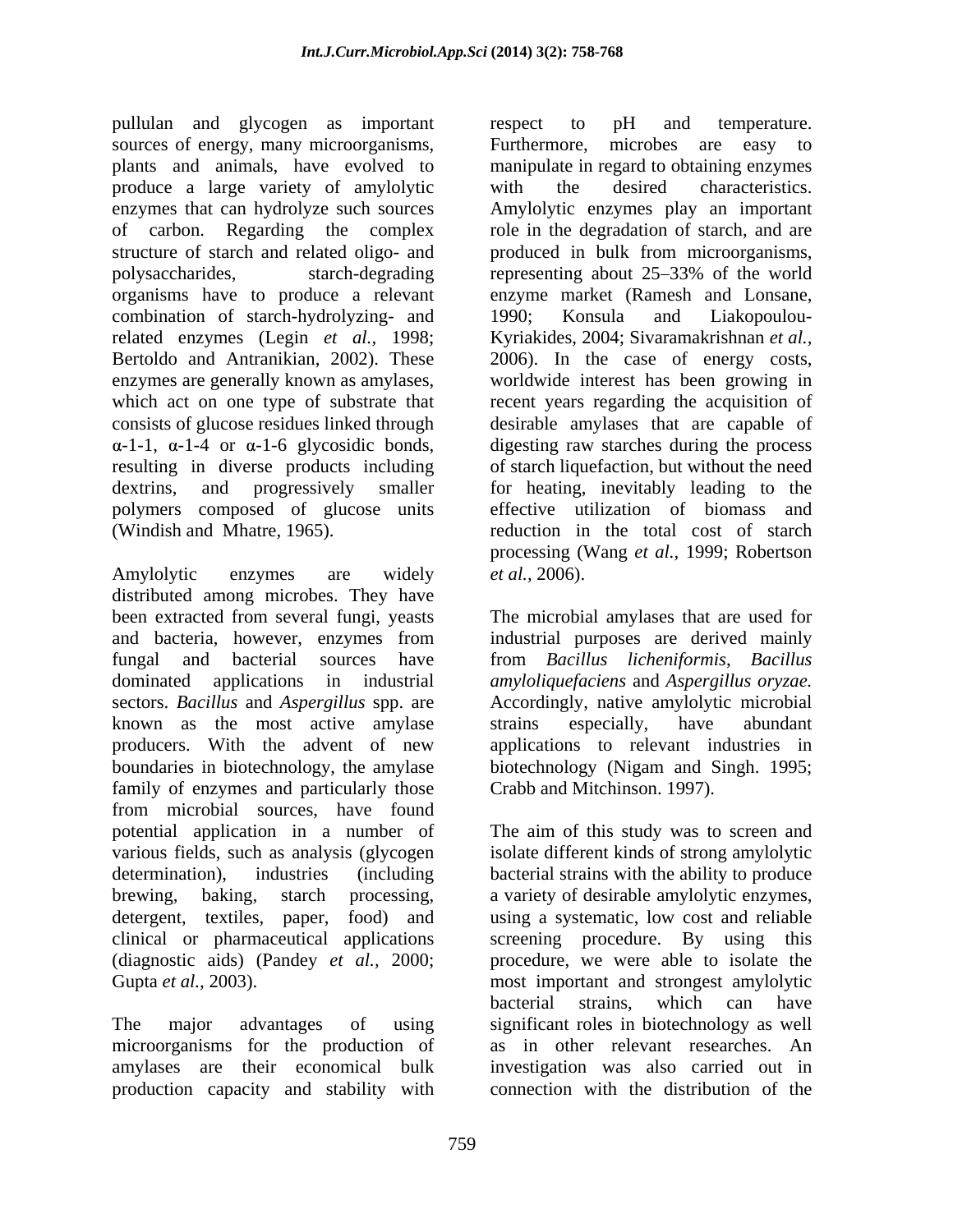isolated amylolytic bacterial strains from the plates were flooded with lugol's

# **Sampling and isolation of bacterial**

Samples were collected aseptically from various parts of three relevant industrial the production of flour, gluten and non alcoholic beer. Serial dilutions of the samples were spread onto Luria Bertani (LB) agar plates for separation of bacterial isolates. After incubation of plates at  $37^{\circ}$ C for 48 h, the resulting colonies were transferred onto separate LB agar plates.

Acquiring amylolytic strains with high activity among the obtained bacterial isolates required a suitable systematic screening method. Our screening procedure had three main steps that were **Substrate solubility** based on the diameters of clear zones produced on solid agar media containing specific substrates. In the first step,<br>approximately similar amounts of cells  $\frac{mg}{m}$  and to wet the amylose sample, approximately similar amounts of centriful express followed by the addition of 10 ml of DW were transferred with a sterile tooth pick to and 2 ml of 10% NAOH. The resulting specific media, which comprised soluble starch as the primary substrate. The isolates were then incubated at  $37 \, \mathrm{C}^{\circ}$  for 48 h and plates were overwhelmed with Lugol's reagent (Iodine-KI reagent) to test for enzyme hydrolysis as indicated by formation of clear zones around the colonies. Every colony that showed a clear soluble in water zone, was selected as an amylolytic isolate. In the second step, soluble starch, potato starch and amylopectin were used as sources of carbon. In fact, the majority of the amylolytic microbial strains usually selected and identified via morphological,have good activity on these substrates. So,

the three industrial sites (flour, gluten and reagent (Iodine-KI reagent) and the distillery factories). diameters of clear zones were accounted **Materials and Methods third of the isolates with larger diameters** strains strains agar media (5% (w/v)), in sites in Tehran that were associated with enzymes in these isolates. Also the  $\mathrm{^{0}C}$  flooded with ethanol and incubated at **Screening procedure** one of the isolated strains, and via their for every one of the isolated strains. One were then selected for the third step that involved incubation on amylose agar and pullulan agar media (5% (w/v)), in addition to media from the first step. Utilization of these new media helped to screen for the presence of debranching repetition and use of the second step media helped to reduce experimental error arising during the transfer of cells to the selective media. The pullulan agar plates were room temperature for 2-4 h in order to detect pullulanase activity. The diameters of clear zones were accounted for every comparison, the best strains were isolated. Consequently, the screening procedure led to the isolation of the best and strongest amylolytic bacterial strains.

# **Substrate solubility**

 $\frac{1}{10}$  it was dissolved and then brought up to for the was dissolved and then brought up to<br>volume with DW. Its pH was then For solubilizing amylose (MERCK) (100 mg/ml from potato), 1 ml of ethanol was added to wet the amylose sample, followed by the addition of 10 ml of DW and 2 ml of 10% NAOH. The resulting mixture was warmed in boiling water until adjusted to 7.2 using a pH meter. The other substrates, soluble starch (MERCK), potato starch (MERCK), amylopectin (MERCK) and pullulan (MECRK) were soluble in water.

### **Identification of strains**

Four amylolytic strains were finally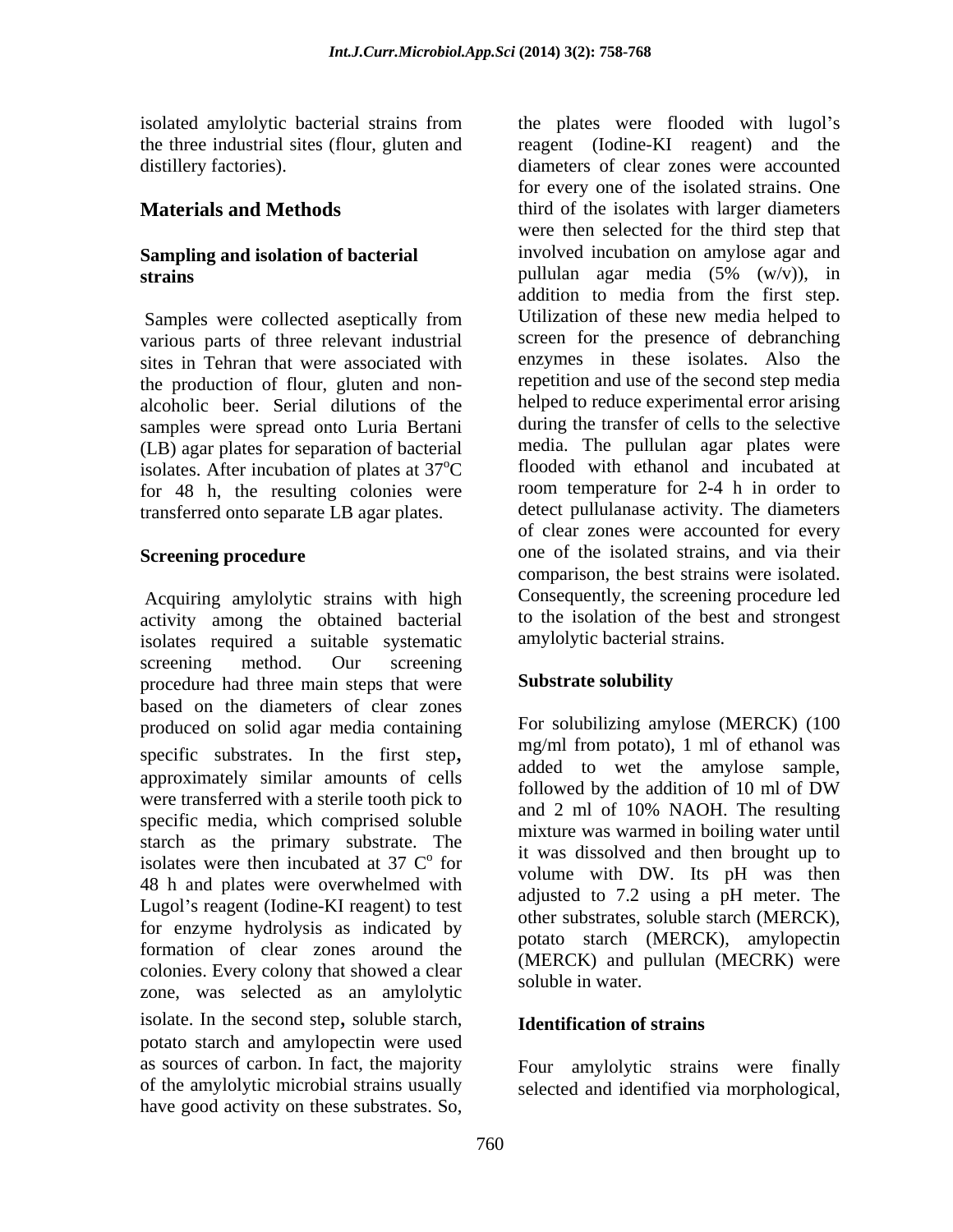### **Biochemical tests**

50 carbohydrate tests were carried out for every one of the 4 strains by means of the **or dinitrosalicyclic acid (DNS) method** API kit (50 CH B, Biomeriux, France).

Genomic DNAs of the selected strains action on starch based on the reduction of were extracted using a DNA extraction kit (MERCK) and employed as templates in PCR reactions using the universal 16s acid and the 3.5-diaminosalicylic acid,  $rRNA$  gene primers,  $B1$  which is then measured with a rkNA gene primers,  $B1$  which is then measured with a<br>(AGAGTTTGATCCTGGCTTAG) and spectrophotometer at 480 nm (Miller, B2 (TAAGAAGGTGATCCAGC) (26).  $\frac{1959}{1959}$ . The main flaw in this assay is a The amplified 16S rRNA gene of each slow loss in the color produced and the strain was sequenced on an automated DNA sequencer with the forward and reverse primers. For gaining the complete sequences of the 16S rRNA genes, Edit Seq (Hall, 1999) and Seq Man (Swindell and Plasterer, 1997) softwares were excluded and 0.05% sodium sulphate was employed. Sequence similarities for the complete sequences of the 16S rRNA genes from different bacterial strains were determined via Blast analysis (Altschul *et al.,* 1997) available in the NCBI database. By means of these methods, the 4 strains were identified as *Bacillus cereus*, 0.1M sodium acetate buffer (pH 5.0) and *Bacillus amyloliquefaciens, Bacillus* 1ml of 0.5% (w/v) soluble starch solution *licheniformis* and *Paenibacillus lautus*. These four new native bacterial strains were then registered in the EMBL databank under the accession numbers source. The buffer contained  $7.5 \text{ mM } Ca^{2+}$ FN687449, FN678352, FN677986 and FN677987, respectively. the terminated by adding 1 ml of 0.5 M HCl.

A phylogenetic tree was constructed to show similarity among the alpha-amylases of *B. cereus, B. amyloliquefaciens, B. licheniformis* and the most famous fungal alpha amylase producer, *Aspergillus* 

biochemical and molecular (16S rRNA) *oryzae*, according to databases NCBI, methods. EMBL and UNI PROT by means of the MEGA4 software (Tamura *et al.,* 2007).

# **Determination of total reducing sugars**

**Molecular methods** This procedure determines the production of reducing sugars as a result of amylases 3,5-dinitrosalicylic acid (DNS), in alkaline medium and at 80 C°, forming gluconic acid and the 3,5-diaminosalicylic acid, which is then measured with <sup>a</sup> spectrophotometer at 480 nm (Miller, 1959). The main flaw in this assay is a slow loss in the color produced and the destruction of glucose by constituents of the DNS reagent. To solve this limitation, a modified method for the estimation of reducing sugars was developed. Rochelle salts (sodium potassium tartrate) was excluded and 0.05% sodium sulphate was added to prevent the oxidation of the reagent (Michael, 1988).

# **Alpha-amylase activity**

**Phylogenetic tree** was estimated by the iodine method as A reaction mixture containing 1ml of 0.1M sodium acetate buffer (pH 5.0) and was mixed and pre-incubated at  $50^{\degree}$  C for 10 min before adding an appropriate amount of the supernatant as an enzyme source. The buffer contained 7.5 mM  $Ca^{2+}$  $2+$ ions. After 5 min, the reaction was terminated by adding 1 ml of 0.5 M HCl. The unhydrolyzed starch in this aliquot described below. One unit of alpha amylase activity was defined as the amount of enzyme that hydrolyzes 1mg of soluble starch in 1 min under relevant conditions (Ceska *et al.,* 1969).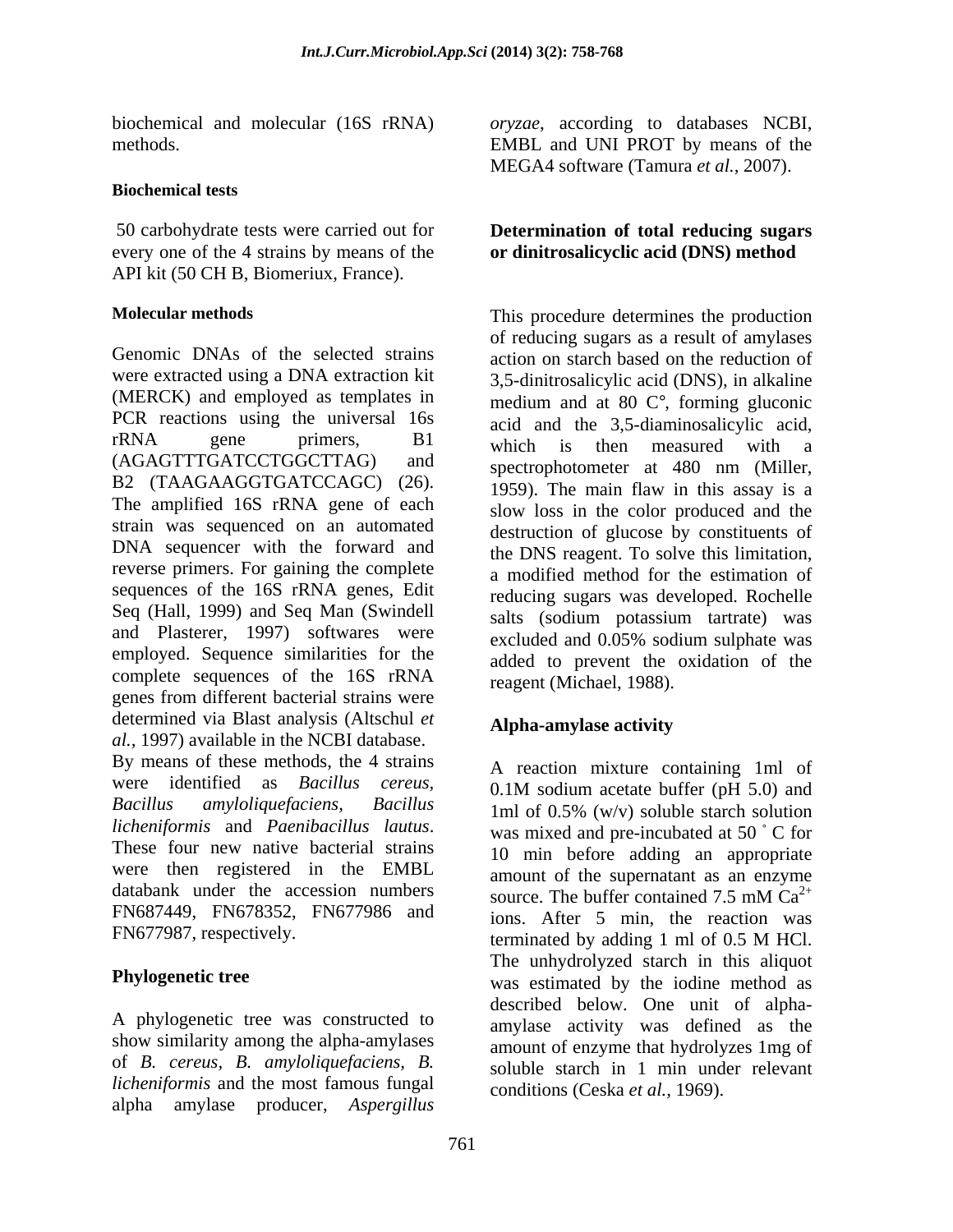An aliquot of the sample (starch For example thermophilic or alkalophilic hydrolysate) was mixed with 1ml of iodine reagent in a total volume of 3 ml DW. zones on these solid media.<br>This reagent contained  $0.02\%$  (w/v) iodine against an appropriate blank. The amount of starch was estimated using a standard soluble starch (MERCK) curve prepared under the same conditions (Ceska *et al.,*

Samplings were carried out from several sections of three industrial sites (flour, Hence, it can be suggested that to consider frequencies of which in the three sites included approximately 244 isolates from the flour factory, 118 isolates from the distillery and 126 isolates from the gluten

Protein sequences associated with the alpha amylase enzymes concerning the above mentioned microbial strains were gathered from databases, and by similarity a phylogenetic tree was constructed amylase protein sequences are highly similar to bacterial ones, especially to *B. cereus*, with the main similarity residing in the 200-400 nucleotide region that in fact

of clear zones by the four final bacterial Table 1. It should be noted that, it is not necessary to choose strains with the exact diameter of clear zones that have been

**Iodine method for starch estimation** mentioned in the screening method (Fig. 3), and in reality it depends on your goal. strains may not be able to show such clear zones on these solid media.

and  $0.2\%$  (w/v) KI in 0.5 N HCl. To this consequently, following the comparison mixture, 5ml of DW was added and the original and the resulting formation of color that developed was read at  $590 \text{ nm}$  are the meet suitable substants for all 1969).<br>
containing amylopectin, which were **Results and Discussion**<br>
containing the substrate amylose that has a Consequently, following the comparison of substrates and the resulting formation of clear zones, amylopectin was considered as the most suitable substrate for all amylolytic isolates which showed the highest enzyme activity and productivity in the presence of this substrate. Isolates produced the largest clear zones on agar surprisingly larger than on those simpler structure than amylopectin.

gluten and distillery factories). Ultimately, the total capability in amylolytic enzyme using the isolation procedure, about 488 productivity of the isolates, among the bacterial isolates were secluded, the carbon sources available, amylopectin can factory. economical. be recommended as the substrate of choice. However, it should be noted that starch was used in the first steps of the screening procedure because it was more economical.

(Fig.1). Results showed that, though *A*.<br>*oryzae* is a eukaryotic organism, its alpha-<br>isolates (Fig.2) Although this is a holds the active site.<br>
complementary quantitative experiments, The results associated with the formation total amylase assay or alpha amylase assay strains on specific substrates are shown in a randomly for some of the isolates and for The screening procedure that has been designed in this study is a systematic, low cost and convenient method for isolating powerful amylolytic bacterial strains with ability to produce a variety of desirable amylolytic enzymes, among primary bulky isolates (Fig.2). Although, this is a qualitative procedure based on the diameters of clear zones produced on different solid agar media containing specific substrates, but according to the such as the DNS test (Miller, 1959) for the (Ceska *et al.,* 1969) that, were carried out the final isolated amylolytic strains, this screening procedure is a reliable and precise method.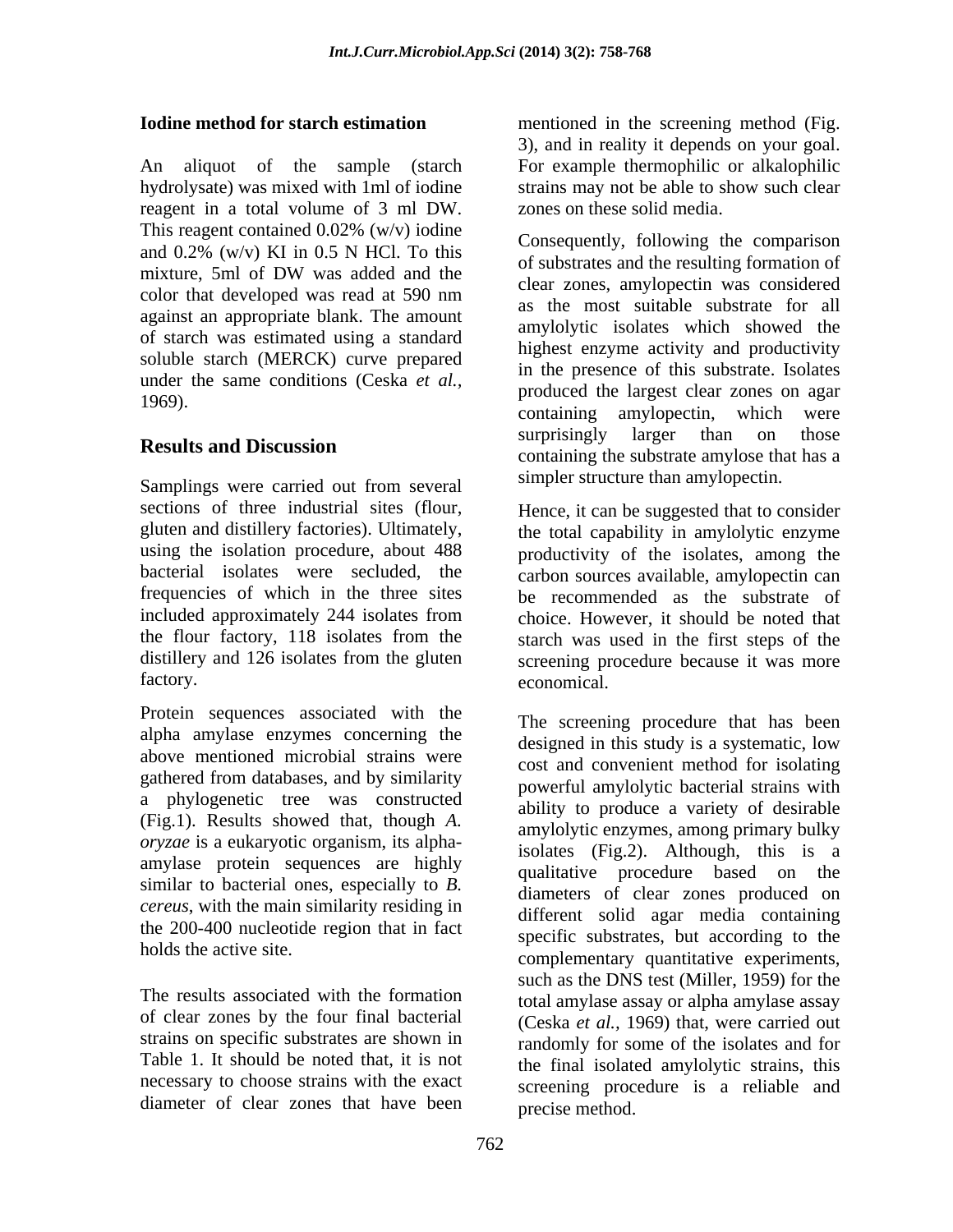qualitative procedure (data not shown).For this screening procedure, a significant required. In fact, the primary community

(Fig.2). It has been shown that, there is a significant relationship between clear zone formation by amylolytic isolates on media

potential in secretion of a variety of amylolytic enzymes, because they are specific sources of carbon and energy. One All the results in this study are tentative, third of the strains, with clear zones of which can be obtained by repetition of larger diameter, were then selected for the experiments, and further confirmed by third step that involved incubation on

In fact, all assays verified the results of the amylose agar and pullulan agar media, in community of primary isolates was screen for the presence of debranching consists of approximately 500 different repetition of the first step media helped to bacterial isolates from various locations of reduce experimental error arising during three different industrial sites. the transfer of cells to the selective media. To date, no systematic procedure for compared with each other. In other words, isolating specific amylolytic bacterial the second step helps to find bacterial strains has yet been reported, but certain isolates with higher amylolytic activity attempts regarding total isolation have and the third step helps to choose isolates been carried out (Dhawale *et al.,* 1982; with desirable debranching enzymes. From Castro *et al.,* 1993; Kristensen *et al.,* 1999; observation of the final steps, it can be Sinead *et al.,* 2006), however, they are not suggested that clear zone formation on sufficient for finding the desirable pullulanase agar could indicate the bacterial strains. presence of isolates possessing enzymes As mentioned before, the first step is as pullulanase types I, II and III. Clear crucial in recognizing the bacterial isolates zone formation on amylose agar medium as amylolytic microorganisms, with the has to be considered in light of the data ensuing steps involving further obtained from incubations on starch agar investigations of the amylolytic isolates and amylopectin agar and the difference addition to media from the former step. Utilization of these new media helped to enzymes in these strains. Also, the The second and third steps were, in effect, with pullulan debranching activities, such may infer that there are highly likely to be debranching enzymes.

containing specific solid substrates and the Interestingly, red or red-white clear zones ability to produce the amylolytic enzymes. on starch agar and amylopectin agar In fact, larger clear zones indicate higher definitely indicate the sole production of amylolytic enzyme productivity (Dhawale the alpha-amylase enzyme by the isolates *et al.,* 1982**;** Castro *et al.,* 1993). because dextrin, responsible for the red In the second step, soluble starch-, potato color, is one of the products of alpha starch- and amylopectin agar were amylase activity on starch. But the employed, because the majority of the transparent clear zones on such media can amylolytic microbial strains usually have infer the existence of debranching good activity on these substrates. Actually, enzymes along with alpha-amylase, or the in such media, microbial strains (bacteria production of other major amylolytic and fungi) would show their maximal enzymes with debranching activity, such as glucoamylase.

additional quantitative procedures.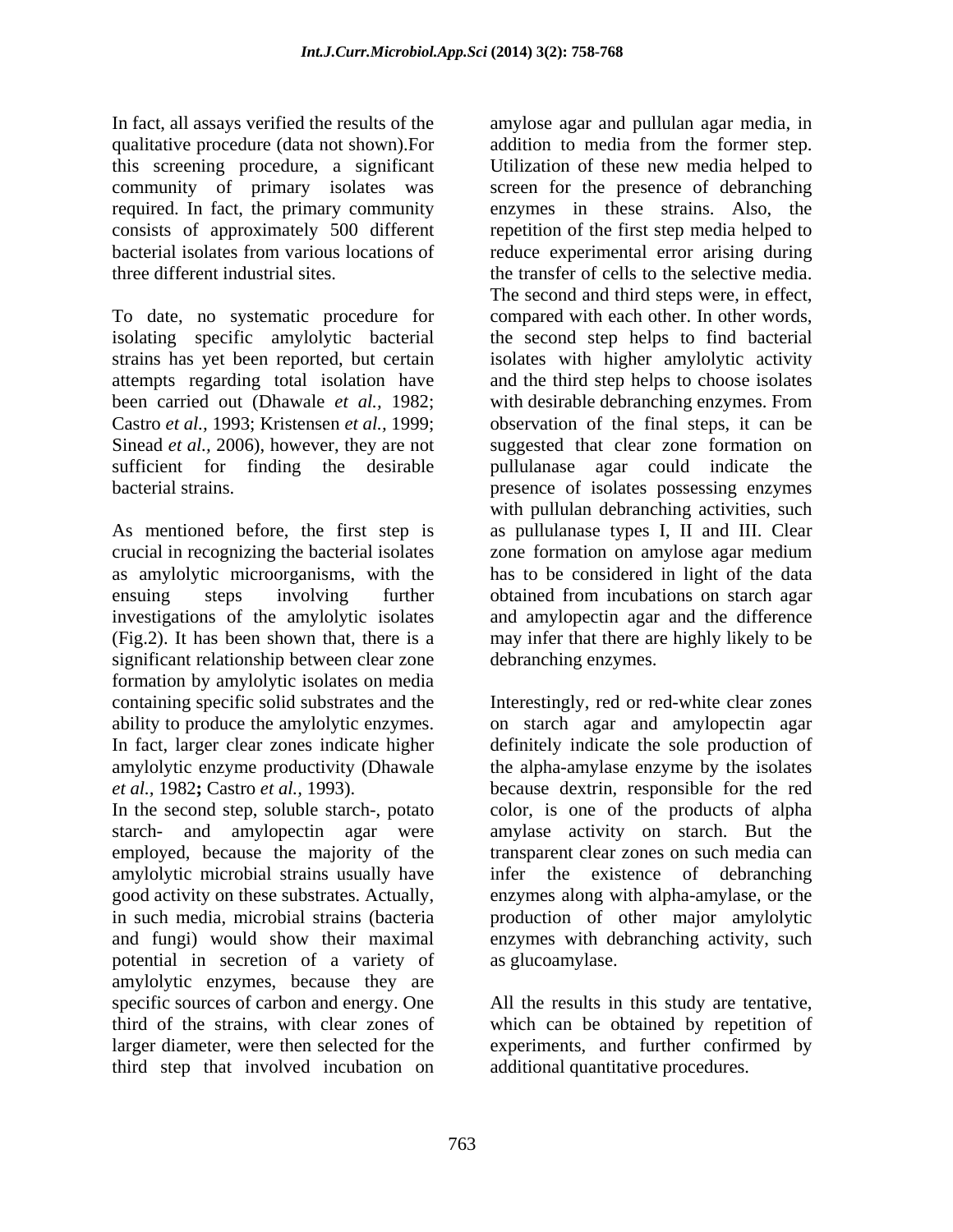



**Table.1** Clear zone formation by the four final amylolytic bacterial strains on different substrate-agar media

| Specific substrate                                                        |          | $\vert$ Bacillus cereus $\vert$ B. amyloliquefaciens $\vert$ | $\perp$ B. licheniformis | P. lautus |
|---------------------------------------------------------------------------|----------|--------------------------------------------------------------|--------------------------|-----------|
| Soluble Starch Agar                                                       | $+++++$  | $+++$                                                        | $++++$                   | $++++-$   |
| <b>Potato Starch Agar</b>                                                 | $^{+++}$ |                                                              | ++-                      |           |
| Amylopectin Agar                                                          | $+++++$  | $+++++$                                                      | $++++-$                  | $++++-$   |
| Amylose Agar                                                              |          | $++++$                                                       | $+++$                    | ナナナ       |
| Pullulan Agar                                                             | ┿┿┽      |                                                              |                          | $+++++$   |
| $a^a$ Each (+) indicates approximately one centimeter diameter clear zone |          |                                                              |                          |           |

<sup>b</sup> (-) indicate no clear zone production on substrate-agar plates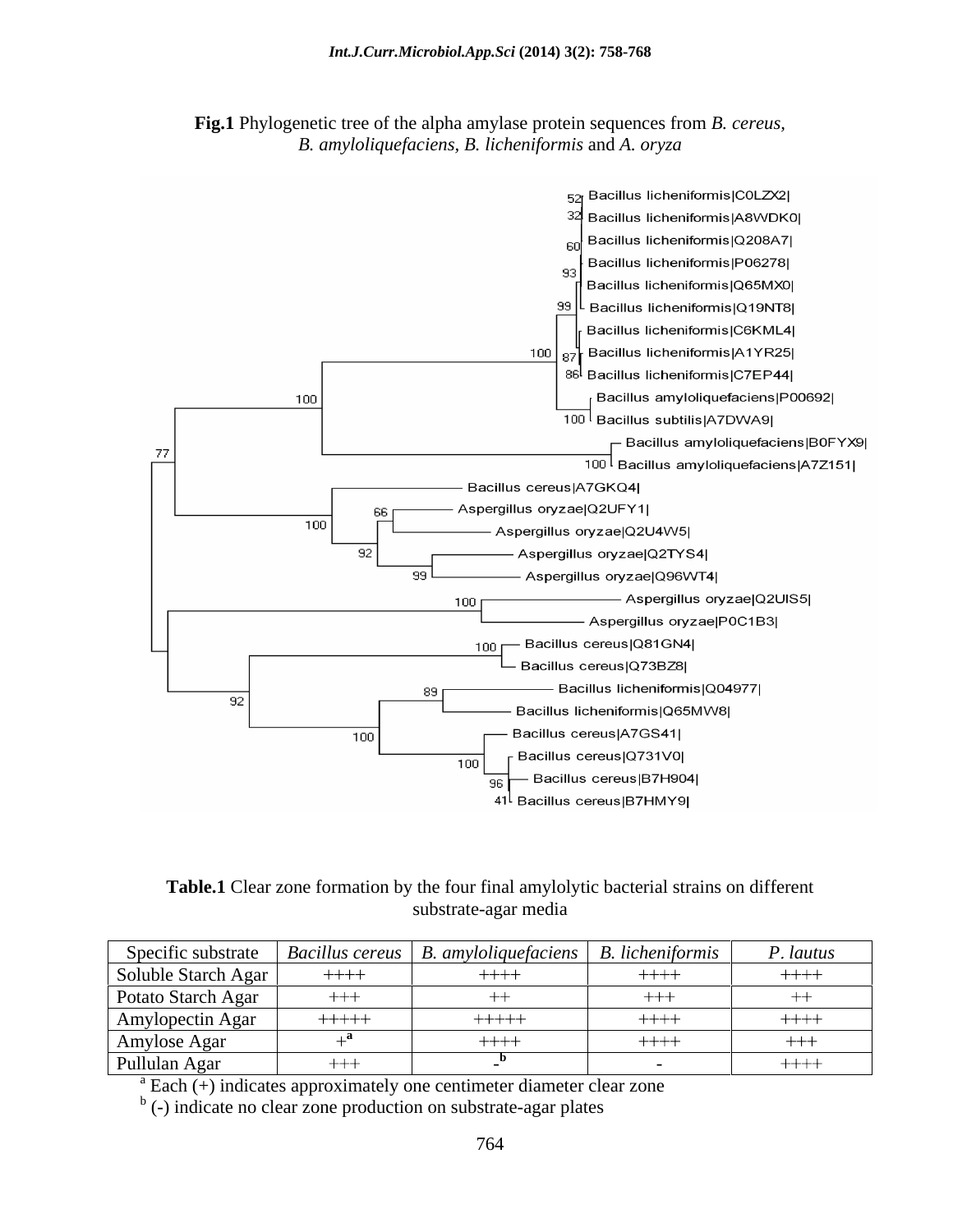**Soluble starch as specific substrate Clear zone appearance 72 amylolytic bacterial strains Soluble starch, potato starch and amylopectin as specific substrates Significant clear zones (<30 mm) 22 amylolytic bacterial strains Amylose and pullulan, as specific substrates, in addition to the specific substrates used in the second step. Significant clear zones (<35 mm) 4 final amylolytic bacterial strains First step Second step Third step**

# **Fig.2** Three steps of the entire screening procedure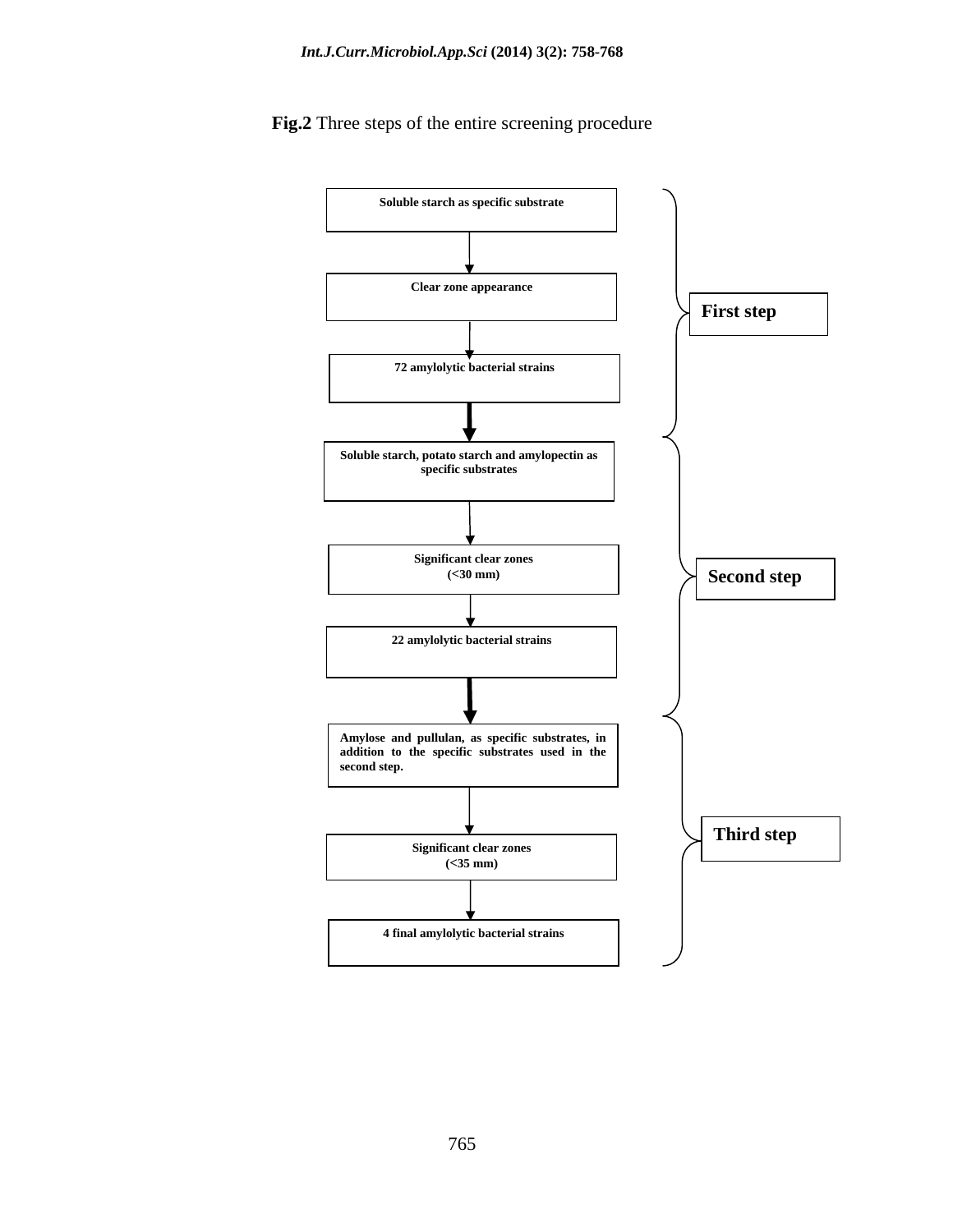One of the advantages of this systematic some 60 million years ago (Moore *et al.,*procedure is its flexibility with regard to isolation of amylolytic strains based on their thermal and pH characteristics. example in order to isolate mesophilic and isolation of alkalophilic and acidophilic

the probability of pullulan-degrading distillery, while there was a significant and that the mechanism is either an increase in

For all cereals, limit dextrinase (EC 3.2.1.142) also known as Re-enzyme or plant pullulanase, is one of the vital enzymes, which has a complementary role debranching activity during degradation of starch to glucose. The degradation of starch by  $\alpha$ - and  $\beta$ - amylases present in germinated cereal grain results in the accumulation of branched dextrins, since neither amylase has any effect on  $\alpha$ -1, 6-<br>1999). D- glucosidic linkages. The role of the limit dextrinase is hydrolysis of these In consideration of the fact that, there is linear dextrins that can be subjected to

Some evidences have predicted that the main cereals, consisting of wheat, barley, maize, sorghum and rice have in effect been derived from a joint ancestral grass

1995).

Dependent on the aims and type of strains, dextranase) enzyme in barely (the basis of different incubation temperatures can be the distillery industry), by comparison used in all the three screening steps. For with other cereals, has been found to have thermophilic strains, the incubation temperatures can be set at between 50-60 pullulanase activity in barley as compared <br>
<sup>o</sup>C and 90-100 <sup>o</sup>C, respectively. Also, for to other cereals have been discussed in bacterial strains, pH of the media there is a protein in barley that inhibits containing specific substrates, can be limit dextranase. It has also been shown adjusted to 9-11 and 4-6, respectively. that over-expression of thioredoxin in The other remarkable observation made in pullulanase enzyme expressed in the this study was the distribution of the barley (Cho *et al.,* 1999; Jonesand Budde, amylolytic bacterial strains in the three 2003). In fact, researchers have concluded mentioned industrial sites. Accordingly, that stimulation of this enzyme could not strains was found to be much less in the of the inhibitor, and it has been suggested common distribution for other sites the *de novo* synthesis of the enzyme or by regarding degradation of all the above a promotion of the release of the enzyme mentioned substrates. from binding (Craig and Bamforth, 2008). However, the pullulanase (limit a much lower activity (McCleary, 1992). Some possible causes for lower pullulanase activity in barley as compared to other cereals have been discussed in several articles. It has been confirmed that barley greatly enhances the level of be traced to the reduction and inactivation that the mechanism is either an increase in

in the germination process and starch or amylopectin. Interestingly, it has Pullulanase enzymes, as the debranching enzymes found in certain bacterial genera, are crucial to the hydrolysis of  $\alpha$ -1-6 bonds in complicated components such as been shown that, there is approximately 40-50% identity among the pullulanase protein sequences of barley and some bacterial genera, such as *Klebsiella* (Kristensen *et al.,* 1998; Kristensen *et al.,*

further amylolytic attack.<br>gene of certain bacteria and barley, it can 1999).<br>In consideration of the fact that, there is 50% sequence similarity in the pullulanase be deduced that the abovementioned inhibiting factors may also affect the activity of pullulanase in bacteria that reside at sites where barley is present.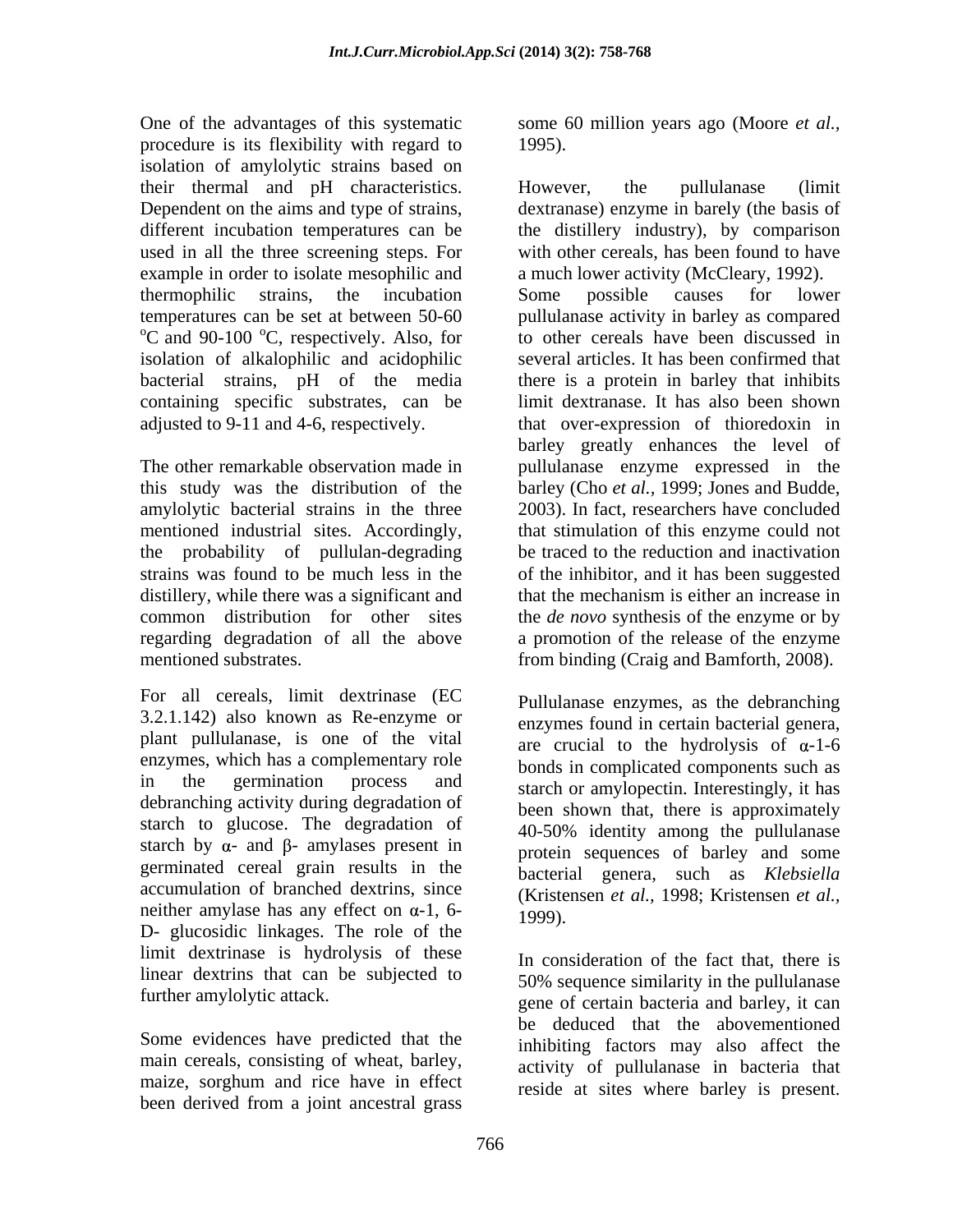In order to achieve a better consideration<br>and confirmation of this unique Opin. Chem. Biol. 6:151–160. and confirmation of this unique Opin. Chem. Biol. 6:151–160. observation, future work is required to take samples from similar sites where the substrate barley is present.

Can such a factor (as mentioned above) or factors affect the activity of the bacterial pullulanase? It is hoped that such future work will help to understand the reasons behind this unique observation. Overexpression of thioredoxin h leads to

In conclusion, the screening procedure developed in this research is a powerful systematic approach towards isolation of highly active amylolytic bacterial strains. The procedure is also flexible and cost effective, which can be used for the effective screening and isolation of highly active microbial strains, including fungi. This study is a demonstration of how the  $126$ . environment determines the dominance of Dhawale, M. R., J. J. Wilson, G. G. certain carbon-consuming communities. Khachatourians and W. M. Ingledew.<br>Accordingly, these results show that the 1982. Improved method for detection of presence or absence of activity towards starch hydrolysis. Appl. Environ.<br>
enocitie substrates by the isolated Microbiol. 44: 747–750. specific substrates by the isolated  $\frac{\text{MICronol. 44: } /4/–/50.}{\Omega + \Omega + \Omega + \Omega}$ amylolytic bacterial strains may have a significant relationship with the origin of

### **Acknowledgement**

This work was supported by a research grant (number: 339) from the National Institute of Genetic Engineering and Biotechnology (NIGEB), Tehran, Iran.

- Altschul, S. F., T. L. Madden, A. A. Schaffer, Jones, B. L. and A.D. Budde. 2003. Effect of database search programs. Nucleic Acids 7504-7512.
- 

thermophilic archaea and bacteria. Curr. Opin. Chem. Biol. 6:151–160.

- Castro*,* G. R*.,* M.A. Ferrero*,* B.S. Mendez and F*.* Sineriz*,* 1993. Screening and selection of bacteria with high amylolytic activity. Acta. Biotechnologica. 13:197-201.
- Ceska, M., Hultman, E., Ingelman B. G. A. 1969. A new method for determination of -amylase. Experentia. 25:555-6.
- Cho, M. J., L. H. Wong, C. Marx, W. Jiang, P.G. Lemaux and B. B. Buchanan. 1999. enhanced activity of starch debranching enzyme (pullulanase) in barley grain. Proc. Nat. Acad. Sci. 96: 14641-14646.
- Crabb, W. D. and C. Mitchinson. 1997. Enzymes involved in the processing of starch to sugars. Tibtech. 15:49–352.
- Craig, B. H and C. W. Bamforth. 2008. Thioredoxin in Barley: Could it have a role in releasing limit dextrinase in brewery mashes? J. Inst. Brew. 114: 122 126.
- Khachatourians and W. M. Ingledew. 1982. Improved method for detection of starch hydrolysis. Appl. Environ. Microbiol. 44: 747–750.
- the strains. Gupta, R., P. Gigras and H. Harapriya Mohapatra, V. K. Goswami and B. Chauhan. 2003. Microbial  $\alpha$ -amylases: a biotechnological perspective. Proc. Biochem. 00: 1-18.
	- Hall, T. A. 1999. BioEdit: a user-friendly biological sequence alignment editor and analysis program for Windows 95/98/NT. Nucl. Acids. Symp. Ser. 41:95-98.
- **References** and the production of any original energy example. So the set of the production of any original energy intervalse of the set of the set of the set of the set of the set of the set of the set of the set of the Horwath, R. O. (Westport, CT). 1972. Method for screening microorganisms for the production of amylolytic enzymes, U. S. GB1296839 435/202.
	- J. Zhang, Z. Zhang, W. Miller and D. J. reducing and oxidizing agents and pH on Lipman. 1997. Gapped BLAST and PSI- and endoproteolytic activities and BLAST: a new generation of protein brewing mashes. J. Agric. Food Chem. 51: malt endoproteolytic activities and 7504-7512.
- Res. 25:3389–3402. Konsula, Z. and M. Liakopoulou-Kyriakides. Bertoldo, C., and G. Antranikian. 2002. 2004. Hydrolysis of starches by the action Starch-hydrolyzing enzymes from of an alpha-amylase from *Bacillus subtilis*.